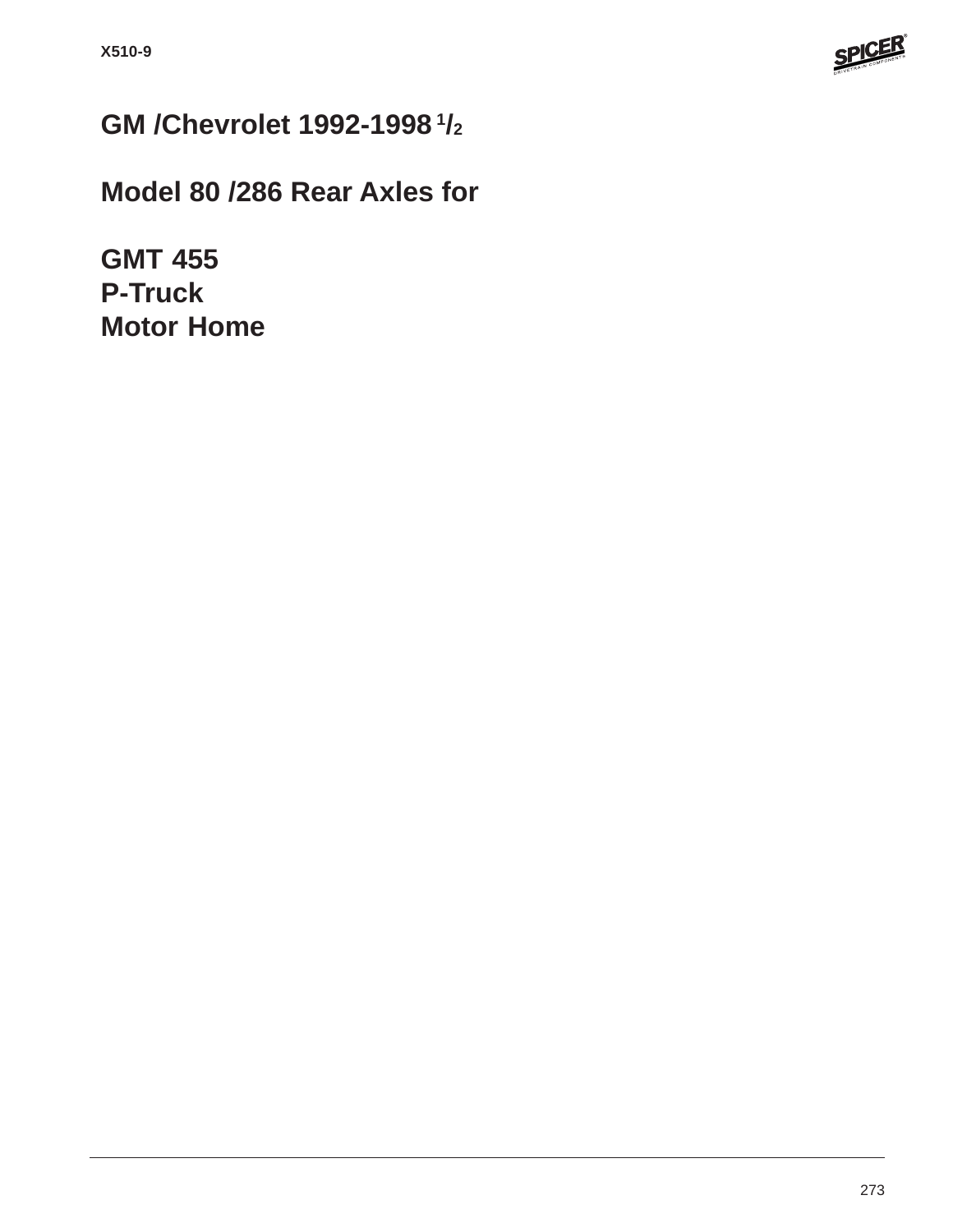

#### **Exploded View GM Model 80 /286 Rear Axles**

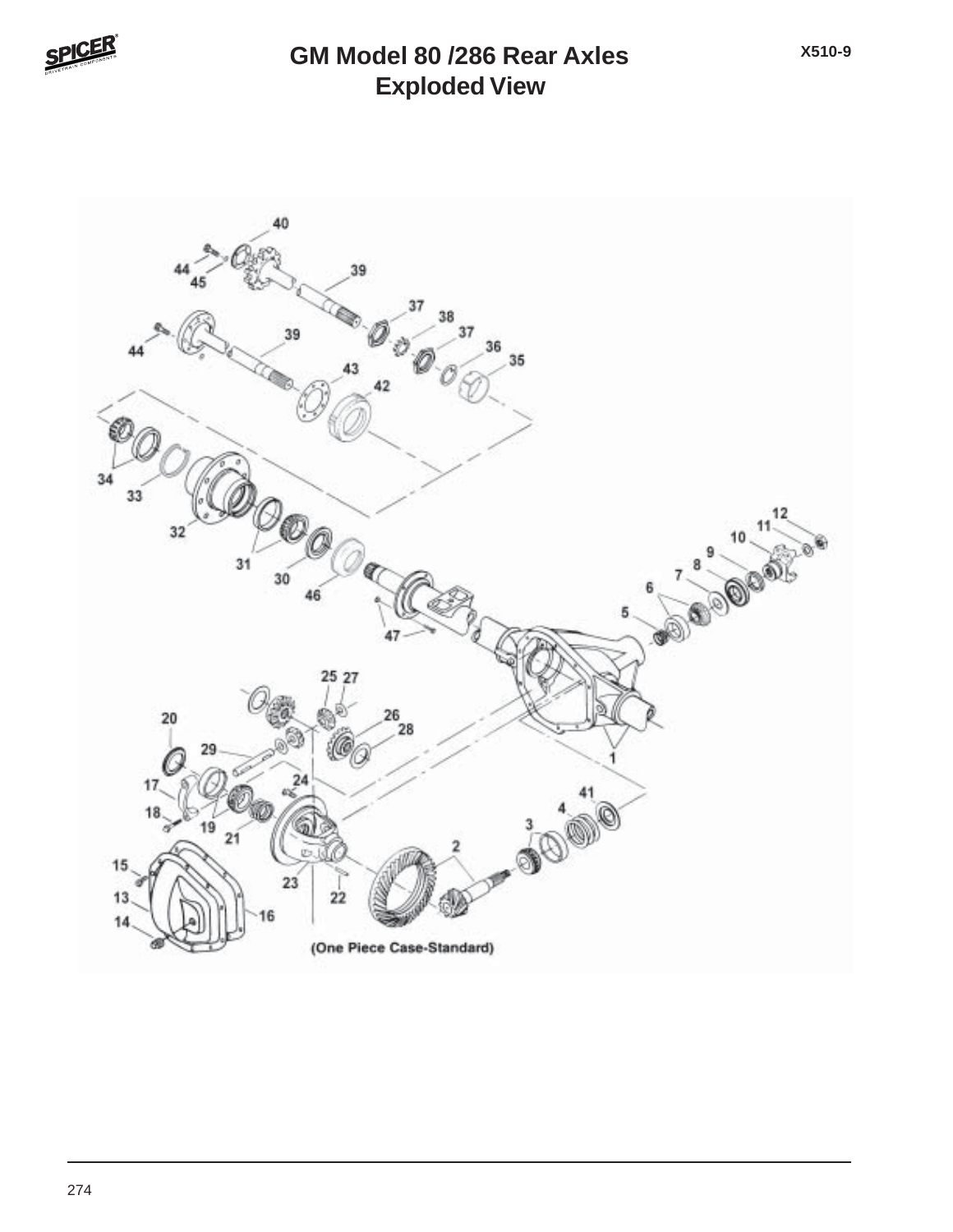### **Parts Listing GM Model 80 /286 Rear Axles**



| <b>ITEM</b><br>NO. | <b>PART</b><br><b>DESCRIPTION</b><br><b>NUMBER</b> |                                    | <b>ITEM</b><br>NO. | <b>PART</b><br><b>NUMBER</b> | <b>DESCRIPTION</b>               |
|--------------------|----------------------------------------------------|------------------------------------|--------------------|------------------------------|----------------------------------|
| $\mathbf{1}$       | $- (3)$                                            | Housing - Axle Service             | 22                 | 47024                        | Lock - Differential Shaft        |
| $\sqrt{2}$         | $-^{(1)}$                                          | Drive Pinion & Gear Assembly       | 23                 | $-$ (4)                      | Case - Differential (std)        |
| 3                  | 707065X                                            | KIT - Inner Pinion Bearing         | 24                 | 42433                        | Bolt - Drive Gear (qty 12)       |
|                    | 707066X                                            | PKG - Pinion Bearing Shim          | 25                 | $-^{(2)}$                    | Pinion - Differential (std)      |
|                    |                                                    | (inc items 4, 5, 11, 12)           | 26                 | $-^{(2)}$                    | Gear - Differential (std)        |
|                    | $-^{(2)}$                                          | PKG - Diff & Pinion Bearing Shim   | 27                 | 35082                        | Thrustwasher - Diff Pinion (std) |
|                    |                                                    | (inc items 4, 5, 11, 12, 21)       | 28                 | 34729                        | Thrustwasher - Diff Gear (std)   |
| 4                  | $-$ (4)                                            | Inner Pinion Bearing Shims         | 29                 | 46640                        | Shaft - Differential (std)       |
|                    |                                                    | (see shim packages)                | 30                 | 40285                        | Oil Seal (Inner Wheel)           |
| 5                  | $- (4)$                                            | Outer Pinion Bearing Shims         | 31                 | $-^{(2)}$                    | Inner Wheel Bearing Cone         |
|                    |                                                    | (see shim packages)                |                    | $-^{(2)}$                    | Inner Wheel Bearing Cup          |
| 6                  | 707064X                                            | KIT - Outer Pinion Bearing         | 32                 | $-^{(3)}$                    | Hub & Rotor Assembly             |
| $\overline{7}$     | 42430                                              | Thrustwasher - Bearing             | 33                 | 40328                        | Ring - Retaining                 |
| 8                  | 46411                                              | Seal - Pinion Oil                  | 34                 | $-^{(2)}$                    | Outer Wheel Bearing Cone         |
| 9                  | 231872                                             | Slinger - End Yoke                 |                    | $-^{(2)}$                    | Outer Wheel Bearing Cup          |
| 10                 | 3-4-11081-1X                                       | End Yoke Assembly (inc 9)          | 35                 | 40329                        | Retainer - Outer Wheel Bearing   |
|                    |                                                    | Bearing strap kit used w/end yoke  | 36                 | 36637                        | Retainer - Bearing Adj Ring      |
| 11                 | 37104                                              | Washer - Pinion Nut                | 37                 | 36635                        | Spindle Nut                      |
| 12                 | 37082                                              | Pinion Nut                         | 38                 | 36636                        | Lockwasher - Spindle Nut         |
|                    | 707070X                                            | KIT - Carrier Cover                | 39                 | $-^{(1)}$                    | <b>Axle Shaft</b>                |
|                    |                                                    | (inc items 13, 14, 15)             | 40                 | $- (3)$                      | Hub Cap (apply silicone sealant  |
| 13                 | 42434                                              | <b>Carrier Cover</b>               |                    |                              | between hub cap & axle shaft)    |
| 14                 | 36472                                              | Plug - Carrier Cover               | 41                 | $-^{(2)}$                    | Baffle - Pinion Bearing          |
| 15                 | 34822                                              | Bolt - Carrier Cover (qty 10)      | 42                 | 46471                        | Retainer - Outer Wheel Bearing   |
| 16                 | 38615                                              | <b>RTV Silicone Sealant</b>        | 43                 | 47045                        | Gasket                           |
| 17                 | $-^{(3)}$                                          | Differential Bearing Cap           | 44                 | $-$ (2)                      | Bolt-Axle Shaft                  |
| 18                 | 48632-1                                            | Bolt - Differential Bearing Cap    | 45                 | $-^{(2)}$                    | Lockwasher - Axle Shaft          |
| 19                 | 706070X                                            | KIT - Differential Bearing         | 46                 | 46247                        | Grease Deflector                 |
| 20                 | $-$ (2)                                            | KIT - Differential Outboard Spacer | 47                 | $-^{(3)}$                    | Nut & Bolt - Brake Mounting      |
| 21                 | $-$ (2)                                            | PKG - Differential Bearing Shim    |                    |                              |                                  |
|                    |                                                    |                                    |                    |                              |                                  |
|                    |                                                    |                                    |                    |                              |                                  |
|                    |                                                    |                                    |                    |                              |                                  |
|                    |                                                    |                                    |                    |                              |                                  |
|                    |                                                    |                                    |                    |                              |                                  |
|                    |                                                    |                                    |                    |                              |                                  |
|                    |                                                    |                                    |                    |                              |                                  |
|                    |                                                    |                                    |                    |                              |                                  |
|                    |                                                    |                                    |                    |                              |                                  |
|                    |                                                    |                                    |                    |                              |                                  |
|                    |                                                    |                                    |                    |                              |                                  |
|                    |                                                    |                                    |                    |                              |                                  |
|                    |                                                    |                                    |                    |                              |                                  |
|                    |                                                    |                                    |                    |                              |                                  |
|                    |                                                    |                                    |                    |                              |                                  |
|                    |                                                    |                                    |                    |                              |                                  |
|                    |                                                    |                                    |                    |                              |                                  |
|                    |                                                    |                                    |                    |                              |                                  |
|                    |                                                    |                                    |                    |                              |                                  |
|                    |                                                    |                                    |                    |                              |                                  |
|                    |                                                    |                                    |                    |                              |                                  |
|                    |                                                    |                                    |                    |                              |                                  |
|                    |                                                    |                                    |                    |                              |                                  |
|                    |                                                    |                                    |                    |                              |                                  |

- (1) See "Bill of Material Table" on next page
- (2) See "Variable Parts Table" within this section
- (3) Contact Vehicle Manufacturer
- (4) Not Sold Separately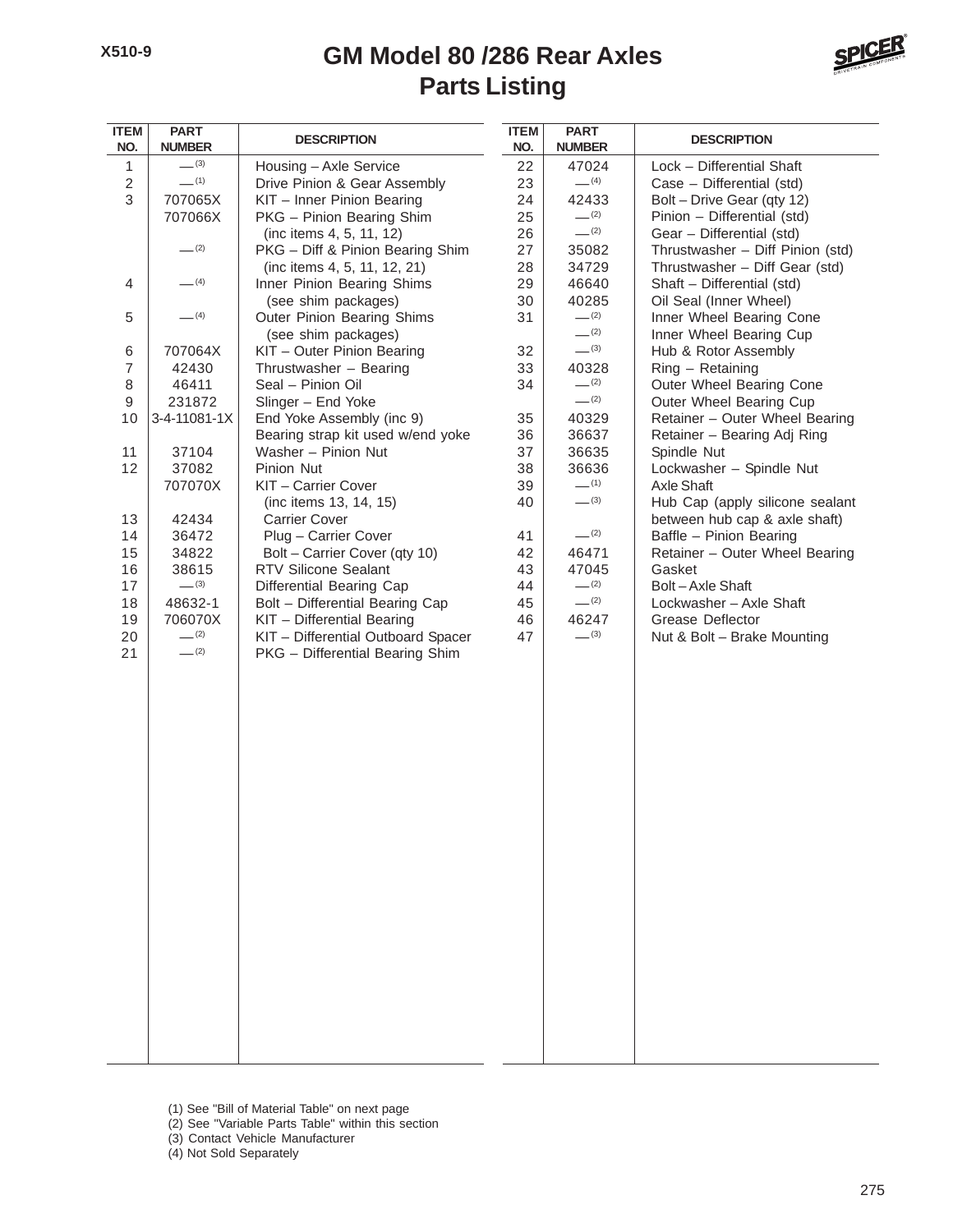

### **Bill of Material Table GM Model 80 /286 Rear Axles**

| Axle                    |                                    | <b>Axle Kits</b> |                           |                               |                     | Shaft & Joint Assy.    |                   |                  |  |  |
|-------------------------|------------------------------------|------------------|---------------------------|-------------------------------|---------------------|------------------------|-------------------|------------------|--|--|
| <b>Bill of</b>          | Diff.                              |                  | Ring Gear &               |                               | <b>Differential</b> |                        | <b>Right Hand</b> | <b>Left Hand</b> |  |  |
| <b>Material</b>         | <b>Type</b>                        | Ratio            | Pinion Kit <sup>(7)</sup> | Case Assy. Kit <sup>(8)</sup> | Case Kit            | <b>Inner Parts Kit</b> | Shaft Assy.       | Shaft Assy.      |  |  |
|                         | <b>1992 Motor Home/Disc Brakes</b> |                  |                           |                               |                     |                        |                   |                  |  |  |
| 605499-1                | Standard                           | 4.63             | 707060-1X                 | 707061X                       | 707062X             | 707063X                | 36625-1           | 36625-1          |  |  |
|                         | 1992 1/2-93 1/2 GMT 455            |                  |                           |                               |                     |                        |                   |                  |  |  |
| 605524-1                | Standard                           | 4.63             | 707060-1X                 | 707184X                       | 707062X             | 707185X                | 44264-1           | 44264-1          |  |  |
| 605524-2                | Standard                           | 5.13             | 707060-4X                 | 707184X                       | 707062X             | 707185X                | 44264-1           | 44264-1          |  |  |
|                         | 1992 1/2-93 1/2 P-Truck            |                  |                           |                               |                     |                        |                   |                  |  |  |
| 605526-1                | Standard                           | 5.13             | 707060-4X                 | 707184X                       | 707062X             | 707185X                | 44264-1           | 44264-1          |  |  |
| 605527-1                | Standard                           | 5.13             | 707060-4X                 | 707184X                       | 707062X             | 707185X                | 44264-1           | 44264-1          |  |  |
| 1993-93 1/2 GMT 455     |                                    |                  |                           |                               |                     |                        |                   |                  |  |  |
| 605575-1                | Standard                           | 4.63             | 707361-3X                 | 707362X                       | 707363X             | 707280X                | 44264-1           | 44264-1          |  |  |
| 605575-2                | Standard                           | 5.13             | 707361-4X                 | 707362X                       | 707363X             | 707280X                | 44264-1           | 44264-1          |  |  |
| 1993-95 1/2 P-Truck     |                                    |                  |                           |                               |                     |                        |                   |                  |  |  |
| 605644-1                | Standard                           | 5.13             | 707060-4X                 | 707184X                       | 707062X             | 707185X                | 44264-1           | 44264-1          |  |  |
| 605644-2                | Standard                           | 4.63             | 707060-1X                 | 707184X                       | 707062X             | 707185X                | 44264-1           | 44264-1          |  |  |
|                         | 1993-96 1/2 Motor Home/Disc Brakes |                  |                           |                               |                     |                        |                   |                  |  |  |
| 605601-1                | Standard                           | 4.63             | 707060-1X                 | 707061X                       | 707062X             | 707063X                | 36625-1           | 36625-1          |  |  |
| 605601-2                | Standard                           | 5.13             | 707060-4X                 | 707061X                       | 707062X             | 707063X                | 36625-1           | 36625-1          |  |  |
|                         | 1993 1/2-95 1/2 P-Truck            |                  |                           |                               |                     |                        |                   |                  |  |  |
| 605643-1                | Standard                           | 5.13             | 707060-4X                 | 707184X                       | 707062X             | 707185X                | 44264-1           | 44264-1          |  |  |
|                         | 1994 1/2-95 1/2 P-Truck            |                  |                           |                               |                     |                        |                   |                  |  |  |
| 605638-1                | Standard                           | 4.63             | 707060-1X                 | 707061X                       | 707062X             | 707063X                | 36625-1           | 36625-1          |  |  |
| 605712-1                | Standard                           | 4.63             | 707060-1X                 | 707184X                       | 707062X             | 707185X                | 44264-2           | 44264-2          |  |  |
| 605745-1                | Standard                           | 5.13             | 707060-4X                 | 707184X                       | 707062X             | 707185X                | 44264-2           | 44264-2          |  |  |
|                         | 1994 1/2-95 1/2 GMT 455            |                  |                           |                               |                     |                        |                   |                  |  |  |
| 605695-1                | Standard                           | 4.63             | 707361-3X                 | 707362X                       | 707363X             | 707280X                | 44264-2           | 44264-2          |  |  |
| 605695-3                | Standard                           | 5.13             | 707361-4X                 | 707362X                       | 707363X             | 707280X                | 44264-2           | 44264-2          |  |  |
| 1995-95 1/2 GMT 455     |                                    |                  |                           |                               |                     |                        |                   |                  |  |  |
| 605649-1                | Standard                           | 4.63             | 707361-3X                 | 707362X                       | 707363X             | 707280X                | 44264-1           | 44264-1          |  |  |
| 605649-2                | Standard                           | 5.13             | 707361-4X                 | 707362X                       | 707363X             | 707280X                | 44264-1           | 44264-1          |  |  |
| 605691-1                | Standard                           | 4.63             | 707361-3X                 | 707362X                       | 707363X             | 707280X                | 44264-1           | 44264-1          |  |  |
| 605691-2                | Standard                           | 5.13             | 707361-4X                 | 707362X                       | 707363X             | 707280X                | 44264-1           | 44264-1          |  |  |
|                         | 1995-95 1/2 Motor Home/Disc Brakes |                  |                           |                               |                     |                        |                   |                  |  |  |
| 605719-1                | Standard                           | 4.63             | 707361-3X                 | 707362X                       | 707363X             | 707280X                | 44264-1           | 44264-1          |  |  |
| 1995-95 1/2 P-Truck     |                                    |                  |                           |                               |                     |                        |                   |                  |  |  |
| 605767-1                | Standard                           | 5.13             | 707060-4X                 | 707184X                       | 707062X             | 707185X                | 44264-2           | 44264-2          |  |  |
| 605783-1                | Standard                           | 4.63             | 707361-3X                 | 707362X                       | 707363X             | 707280X                | 44264-2           | 44264-2          |  |  |
| 1995 1/2-95 1/2 GMT 455 |                                    |                  |                           |                               |                     |                        |                   |                  |  |  |
| 605753-1                | Standard                           | 4.63             | 707361-3X                 | 707362X                       | 707363X             | 707280X                | 44264-1           | 44264-1          |  |  |
| 605753-2                | Standard                           | 5.13             | 707361-4X                 | 707362X                       | 707363X             | 707280X                | 44264-1           | 44264-1          |  |  |
| 1996-96 1/2 P-Truck     |                                    |                  |                           |                               |                     |                        |                   |                  |  |  |
| 605810-1                | Standard                           | 5.13             | 707060-4X                 | 707184X                       | 707062X             | 707185X                | 44264-1           | 44264-1          |  |  |
| 605811-1                | Standard                           | 5.13             | 707060-4X                 | 707184X                       | 707062X             | 707185X                | 44264-1           | 44264-1          |  |  |
| 605811-2                | Standard                           | 4.63             | 707060-1X                 | 707184X                       | 707062X             | 707185X                | 44264-1           | 44264-1          |  |  |
| 605817-1                | Standard                           | 4.63             | 707361-3X                 | 707362X                       | 707363X             | 707280X                | 44264-2           | 44264-2          |  |  |

(7) See Ring Gear & Pinion Kits in XGI Catalog for ratio & tooth combinations.

(8) See Differential Case Assy Kits in XGI Catalog for spline data & ratios.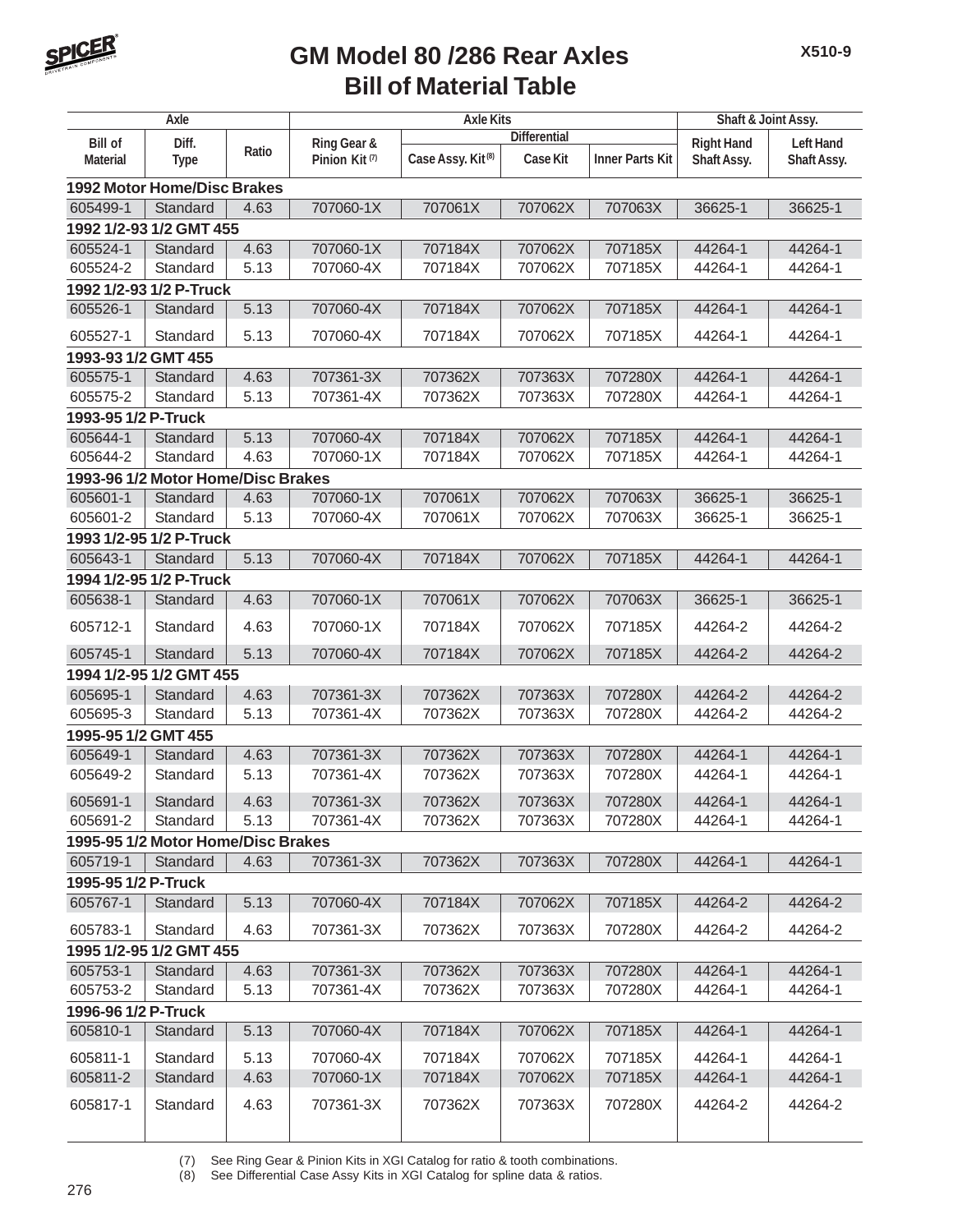### **Bill of Material Table GM Model 80 /286 Rear Axles**



| Axle                              |                      |       | <b>Axle Kits</b>                         |                               |                                        |                        | Shaft & Joint Assy.              |                                 |  |
|-----------------------------------|----------------------|-------|------------------------------------------|-------------------------------|----------------------------------------|------------------------|----------------------------------|---------------------------------|--|
| <b>Bill of</b><br><b>Material</b> | Diff.<br><b>Type</b> | Ratio | Ring Gear &<br>Pinion Kit <sup>(7)</sup> | Case Assy. Kit <sup>(8)</sup> | <b>Differential</b><br><b>Case Kit</b> | <b>Inner Parts Kit</b> | <b>Right Hand</b><br>Shaft Assy. | <b>Left Hand</b><br>Shaft Assy. |  |
| 1996-97 P-Truck                   |                      |       |                                          |                               |                                        |                        |                                  |                                 |  |
| 605818-1                          | Standard             | 5.13  | 707060-4X                                | 707184X                       | 707062X                                | 707185X                | 44264-2                          | 44264-2                         |  |
|                                   | 1996-98 P-Truck      |       |                                          |                               |                                        |                        |                                  |                                 |  |
| 605812-1                          | Standard             | 5.13  | 707060-4X                                | 707184X                       | 707062X                                | 707185X                | 44264-2                          | 44264-2                         |  |
| 605814-1                          | Standard             | 4.63  | 707060-1X                                | 707184X                       | 707062X                                | 707185X                | 44264-2                          | 44264-2                         |  |
| 605815-1                          | Standard             | 4.63  | 707060-1X                                | 707061X                       | 707062X                                | 707063X                | 36625-1                          | 36625-1                         |  |
| 605816-1                          | Standard             | 4.63  | 707060-1X                                | 707061X                       | 707062X                                | 707063X                | 36625-1                          | 36625-1                         |  |
| 1996-98 GMT 455                   |                      |       |                                          |                               |                                        |                        |                                  |                                 |  |
| 605868-1                          | Standard             | 4.63  | 707361-3X                                | 707362X                       | 707363X                                | 707280X                | 44264-1                          | 44264-1                         |  |
| 605868-2                          | Standard             | 5.13  | 707361-4X                                | 707362X                       | 707363X                                | 707280X                | 44264-1                          | 44264-1                         |  |
| 605869-1                          | Standard             | 4.63  | 707361-3X                                | 707362X                       | 707363X                                | 707280X                | 44264-2                          | 44264-2                         |  |
| 605869-2                          | Standard             | 5.13  | 707361-4X                                | 707362X                       | 707363X                                | 707280X                | 44264-2                          | 44264-2                         |  |
| 1996-99 GMT 455                   |                      |       |                                          |                               |                                        |                        |                                  |                                 |  |
| 605867-1                          | Standard             | 4.63  | 707361-3X                                | 707362X                       | 707363X                                | 707280X                | 44264-1                          | 44264-1                         |  |
| 605867-2                          | Standard             | 5.13  | 707361-4X                                | 707362X                       | 707363X                                | 707280X                | 44264-1                          | 44264-1                         |  |
| 1996 1/2 P-Truck                  |                      |       |                                          |                               |                                        |                        |                                  |                                 |  |
| 605813-1                          | Standard             | 4.63  | 707361-3X                                | 707362X                       | 707363X                                | 707280X                | 44264-1                          | 44264-1                         |  |
| 1996 1/2 GMT 455                  |                      |       |                                          |                               |                                        |                        |                                  |                                 |  |
| 605858-1                          | Standard             | 4.63  | 707361-3X                                | 707362X                       | 707363X                                | 707280X                | 44264-1                          | 44264-1                         |  |
| 605858-2                          | Standard             | 5.13  | 707361-4X                                | 707362X                       | 707363X                                | 707280X                | 44264-1                          | 44264-1                         |  |
| 1996 1/2-97 P-Truck<br>605838-1   | Standard             | 5.13  | 707060-4X                                | 707184X                       | 707062X                                | 707185X                | 47037-1                          | 47037-1                         |  |
|                                   |                      |       |                                          |                               |                                        |                        |                                  |                                 |  |
| 605839-1                          | Standard             | 5.13  | 707060-4X                                | 707184X                       | 707062X                                | 707185X                | 47037-1                          | 47037-1                         |  |
| 605840-1                          | Standard             | 4.63  | 707361-3X                                | 707362X                       | 707363X                                | 707280X                | 47037-1                          | 47037-1                         |  |
| 605896-1                          | Standard             | 4.63  | 707361-3X                                | 707362X                       | 707363X                                | 707280X                | 47037-2                          | 47037-2                         |  |
| 1997-2000 P-Truck                 |                      |       |                                          |                               |                                        |                        |                                  |                                 |  |
| 606040-1                          | Standard             | 5.13  | 707361-4X                                | 707362X                       | 707363X                                | 707280X                | 47037-1                          | 47037-1                         |  |
| 606041-1                          | Standard             | 5.13  | 707361-4X                                | 707362X                       | 707363X                                | 707280X                | 47037-1                          | 47037-1                         |  |
| 606042-1                          | Standard             | 4.63  | 707361-3X                                | 707362X                       | 707363X                                | 707280X                | 47037-1                          | 47037-1                         |  |
| 606043-1                          | Standard             | 4.63  | 707361-3X                                | 707362X                       | 707363X                                | 707280X                | 47037-2                          | 47037-2                         |  |
| 1998 1/2-99 GMT 455               |                      |       |                                          |                               |                                        |                        |                                  |                                 |  |
| 606073-1                          | Standard             | 4.63  | 707361-3X                                | 707362X                       | 707363X                                | 707280X                | 44264-1                          | 44264-1                         |  |
| 606073-2                          | Standard             | 5.13  | 707361-4X                                | 707362X                       | 707363X                                | 707280X                | 44264-1                          | 44264-1                         |  |
| 606074-1                          | Standard             | 4.63  | 707361-3X                                | 707362X                       | 707363X                                | 707280X                | 44264-2                          | 44264-2                         |  |
| 606074-2                          | Standard             | 5.13  | 707361-4X                                | 707362X                       | 707363X                                | 707280X                | 44264-2                          | 44264-2                         |  |
| 606123-1                          | Standard             | 4.63  | 707361-3X                                | 707362X                       | 707363X                                | 707280X                | 44264-2                          | 44264-2                         |  |
| 606123-2                          | Standard             | 5.13  | 707361-4X                                | 707362X                       | 707363X                                | 707280X                | 44264-2                          | 44264-2                         |  |
|                                   |                      |       |                                          |                               |                                        |                        |                                  |                                 |  |

(7) See Ring Gear & Pinion Kits in XGI Catalog for ratio & tooth combinations.

(8) See Differential Case Assy Kits in XGI Catalog for spline data & ratios.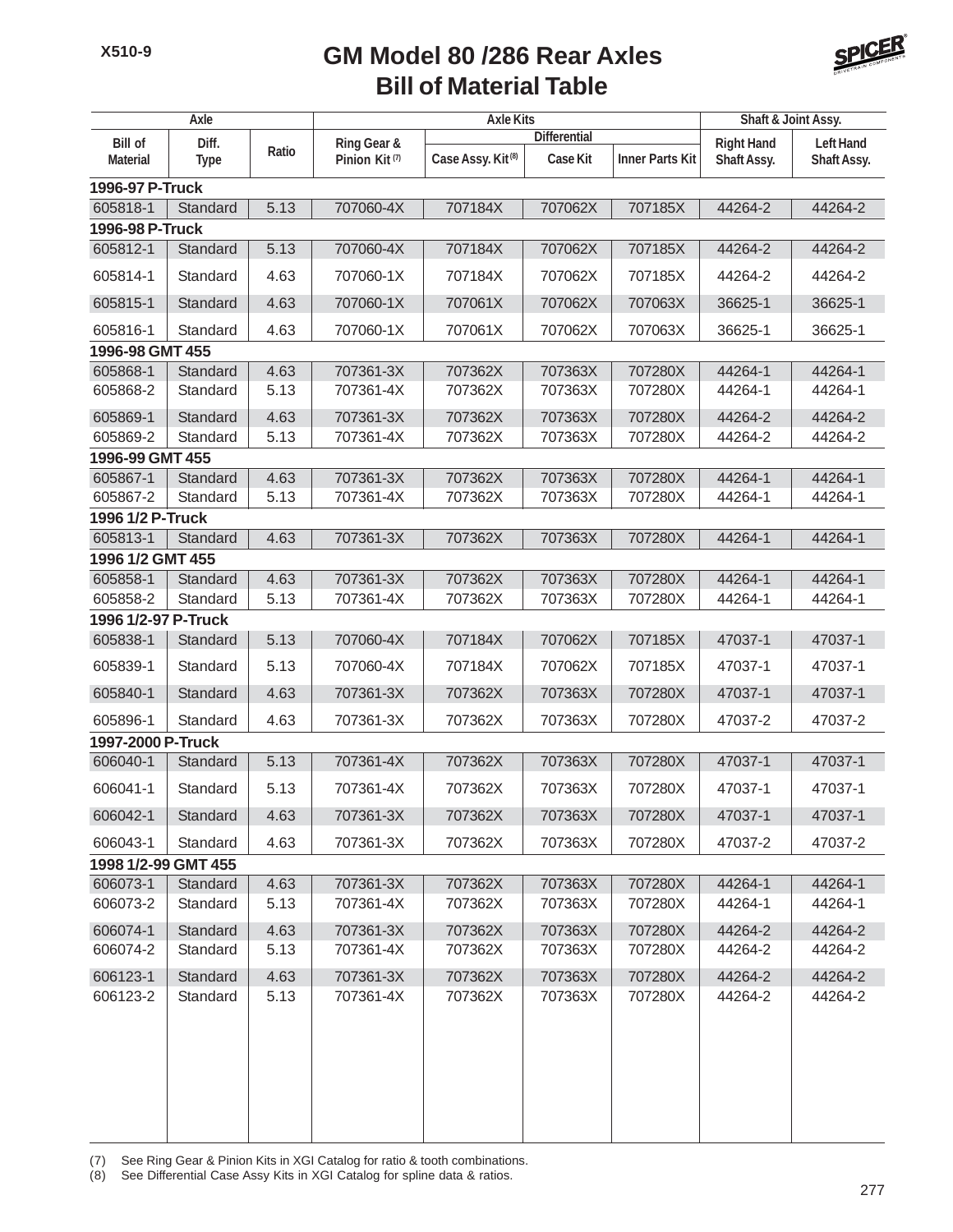

## **Variable Parts Listing GM Model 80 /286 Rear Axles**

|                  | Kits & Parts - Use With All Applications       |                          |                          |                            |           |                  |           |  |  |  |
|------------------|------------------------------------------------|--------------------------|--------------------------|----------------------------|-----------|------------------|-----------|--|--|--|
|                  | <b>Description &amp; Item Number (Refer to</b> |                          | <b>Bills of Material</b> |                            |           |                  |           |  |  |  |
|                  | "Exploded View" at the front of this section)  |                          | 605499                   | 605524<br>605526<br>605527 | 605575    | 605601           | 605638    |  |  |  |
| $\mathbf{1}$     | PKG - Diff & Pinion Bearing Shim               | $\overline{\phantom{a}}$ | 708036                   | 708036                     | 707365X   | 708036           | 707365X   |  |  |  |
| $\overline{c}$   | KIT - Differential Outboard Spacer             | 20                       | 707069X                  | 707069X                    | 701133X   | 707069X          | 701133X   |  |  |  |
| 3                | PKG - Differential Bearing Shim                | 21                       | 708035                   | 708035                     | 707364X   | 708035           | 707364X   |  |  |  |
| 4                | Pinion - Differential (std)                    | 25                       | 42413                    | 42413                      | 44845     | 42413            | 42413     |  |  |  |
| 5                | Gear - Differential (std)                      | 26<br>31                 | 42411                    | 43652                      | 44844     | 42411            | 42411     |  |  |  |
| 6                | Inner Wheel Bearing Cone                       |                          | 565996                   | 565996                     | 565996    | 565996           | 565996    |  |  |  |
| $\overline{7}$   | Inner Wheel Bearing Cup                        | $\overline{\phantom{a}}$ | 565995                   | 565995                     | 565995    | 565995           | 565995    |  |  |  |
| 8                | Outer Wheel Bearing Cone                       | 34                       | 550362                   | 550362                     | 550362    | 550362           | 550362    |  |  |  |
| $\mathsf 9$      | Outer Wheel Bearing Cup                        | $\overline{\phantom{a}}$ | 565994                   | 565994                     | 565994    | 565994           | 565994    |  |  |  |
| 10               | Baffle - Pinion Bearing                        | 41                       |                          | 44192                      | 44192     |                  |           |  |  |  |
| 11               | Bolt - Axle Shaft                              | 44                       | 36634                    | 36634                      | 36634     | 36634            | 36634     |  |  |  |
| 12               | Lockwasher - Axle Shaft                        | 45                       | 500357-10                | 500357-10                  | 500357-10 | 500357-10        | 500357-10 |  |  |  |
|                  |                                                |                          | 605643<br>605644         | 605649<br>605691<br>605695 | 605712    | 605719           | 605745    |  |  |  |
| $\mathbf{1}$     | PKG - Diff & Pinion Bearing Shim               | $\overline{\phantom{a}}$ | 708036                   | 707365X                    | 708036    | 707365X          | 708036    |  |  |  |
| $\overline{2}$   | KIT - Differential Outboard Spacer             | 20                       | 707069X                  | 701133X                    | 707069X   | 701133X          | 707069X   |  |  |  |
| 3                | PKG - Differential Bearing Shim                | 21                       | 708035                   | 707364X                    | 708035    | 707364X          | 708035    |  |  |  |
| 4                | Pinion - Differential (std)                    | 25                       | 42413                    | 44845                      | 42413     | 44845            | 42413     |  |  |  |
| 5                | Gear - Differential (std)                      | 26                       | 43652                    | 44844                      | 43652     | 44844            | 43652     |  |  |  |
| 6                | Inner Wheel Bearing Cone                       | 31                       | 565996                   | 565996                     | 565996    | 565996           | 565996    |  |  |  |
| $\overline{7}$   | Inner Wheel Bearing Cup                        | $\overline{\phantom{a}}$ | 565995                   | 565995                     | 565995    | 565995           | 565995    |  |  |  |
| 8                | Outer Wheel Bearing Cone                       | 34                       | 550362                   | 550362                     | 550362    | 550362           | 550362    |  |  |  |
| $\mathsf 9$      | Outer Wheel Bearing Cup                        | $\overline{\phantom{a}}$ | 565994                   | 565994                     | 565994    | 565994           | 565994    |  |  |  |
| 10               | Baffle - Pinion Bearing                        | 41                       | 44192                    | 44192                      |           | 44192            |           |  |  |  |
| 11               | Bolt - Axle Shaft                              | 44                       | 36634                    | 36634                      | 36634     | 36634            | 36634     |  |  |  |
| 12               | Lockwasher - Axle Shaft                        | 45                       | 500357-10                | 500357-10                  | 500357-10 | 500357-10        | 500357-10 |  |  |  |
|                  |                                                |                          | 605753                   | 605767                     | 605783    | 605810<br>605811 | 605812    |  |  |  |
| $\mathbf{1}$     | PKG - Diff & Pinion Bearing Shim               | $\blacksquare$           | 707365X                  | 708036                     | 707365X   | 708036           | 708036    |  |  |  |
| 2                | KIT - Differential Outboard Spacer             | 20                       | 701133X                  | 707069X                    | 701133X   | 707069X          | 707069X   |  |  |  |
| 3                | PKG - Differential Bearing Shim                | 21                       | 707364X                  | 708035                     | 707364X   | 708035           | 708035    |  |  |  |
| 4                | Pinion - Differential (std)                    | 25                       | 44845                    | 42413                      | 44845     | 42413            | 42413     |  |  |  |
| 5                | Gear - Differential (std)                      | 26                       | 44844                    | 43652                      | 44844     | 43652            | 43652     |  |  |  |
| 6                | Inner Wheel Bearing Cone                       | 31                       | 565996                   | 565996                     | 565996    | 565996           | 565996    |  |  |  |
| $\boldsymbol{7}$ | Inner Wheel Bearing Cup                        |                          | 565995                   | 565995                     | 565995    | 565995           | 565995    |  |  |  |
| 8                | Outer Wheel Bearing Cone                       | 34                       | 550362                   | 550362                     | 550362    | 550362           | 550362    |  |  |  |
| $\overline{9}$   | Outer Wheel Bearing Cup                        | $\overline{\phantom{a}}$ | 565994                   | 565994                     | 565994    | 565994           | 565994    |  |  |  |
| 10               | Baffle - Pinion Bearing                        | 41                       | 44192                    |                            | 44192     | 44192            |           |  |  |  |
| 11               | Bolt - Axle Shaft                              | 44                       | 36634                    | 36634                      | 36634     | 36634            | 36634     |  |  |  |
| 12               | Lockwasher - Axle Shaft                        | 45                       | 500357-10                | 500357-10                  | 500357-10 | 500357-10        | 500357-10 |  |  |  |